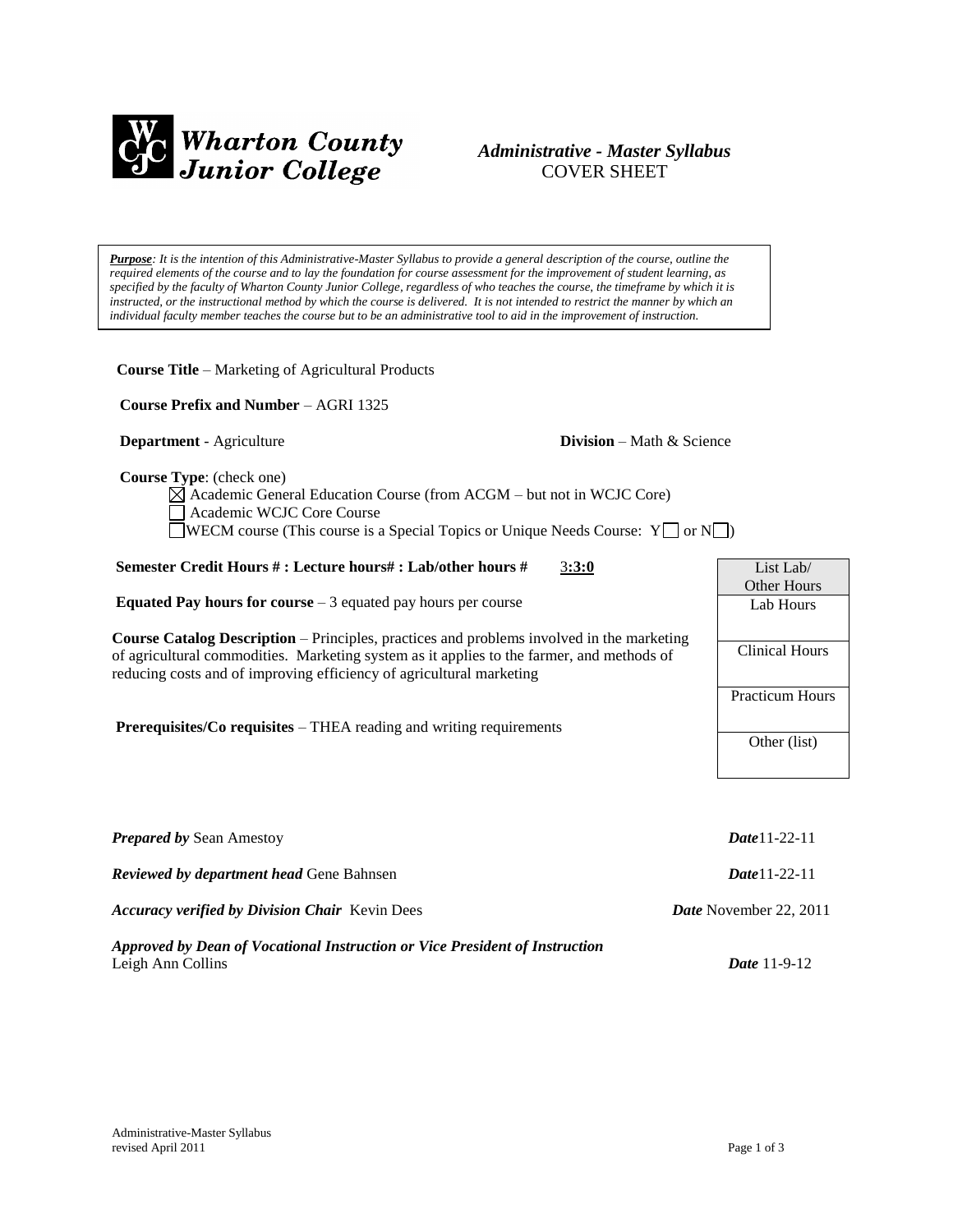

**I. Topical Outline** – Each offering of this course must include the following topics (be sure to include information regarding lab, practicum, clinical or other non-lecture instruction):

| <b>Topical Outline</b>                               | Dedicated Instructional Time |
|------------------------------------------------------|------------------------------|
| Introduction to Food and Fiber Marketing             | Two weeks                    |
| <b>Agricultural Production and Marketing</b>         | One week                     |
| Food Consumption and Marketing                       |                              |
| Food Processing and Manufacturing                    | One week                     |
| Price Analysis and the Exchange Function             | Two weeks                    |
| <b>Competition in Food Markets</b>                   | One week                     |
| Farm and Food Prices                                 |                              |
| <b>Food Marketing Costs</b>                          | One week                     |
| Market Information, Marketing Terms                  |                              |
| Market Information on the Internet                   | Two weeks                    |
| Risk Management and the Futures Market               |                              |
| Pricing Alternatives: Futures, Options Balance Sheet | Two weeks                    |
| Financial Management and marketing Plan              | One week                     |
| Futures Market, Options, Market                      |                              |
| <b>Managing Grain Basis</b>                          | Three weeks                  |
|                                                      |                              |

## **II. Course Learning Outcomes**

| <b>Course Learning Outcome</b>                                                                                                                                         | <b>Method of Assessment</b>           |
|------------------------------------------------------------------------------------------------------------------------------------------------------------------------|---------------------------------------|
| Students will:                                                                                                                                                         | Lecture and exams<br>1.               |
| Define marketing and identify the characteristics<br>1.<br>of marketing.<br>2.                                                                                         | 2.<br>Lecture, exams, and assignments |
| Understand types of competition in marketing,<br>market analysis, performance and efficiency.<br>Define and describe the components of the<br>3.                       | 3.<br>Lecture, and exams              |
| marketing system: food consumption, processing,<br>wholesaling, and retailing.                                                                                         | Lecture, exams, and assignments<br>4. |
| Define and describe the role of prices, and supply<br>4.<br>and demand in marketing.                                                                                   | 5.<br>Lecture and exams               |
| Define and describe the cyclical and seasonal price<br>5.<br>behavior at the farm and retail level, and the<br>importance of marketing costs and marketing<br>margins. | Lecture, exams, and assignments<br>6. |
| Understand the role of market information.<br>6.<br>production risk management, and the use of the<br>futures market and options vs. cash market.                      | 7.<br>Lecture, exams, and assignments |
| Develop a commodity marketing plan (for grain,<br>7.<br>livestock and/or cotton).                                                                                      |                                       |
|                                                                                                                                                                        |                                       |